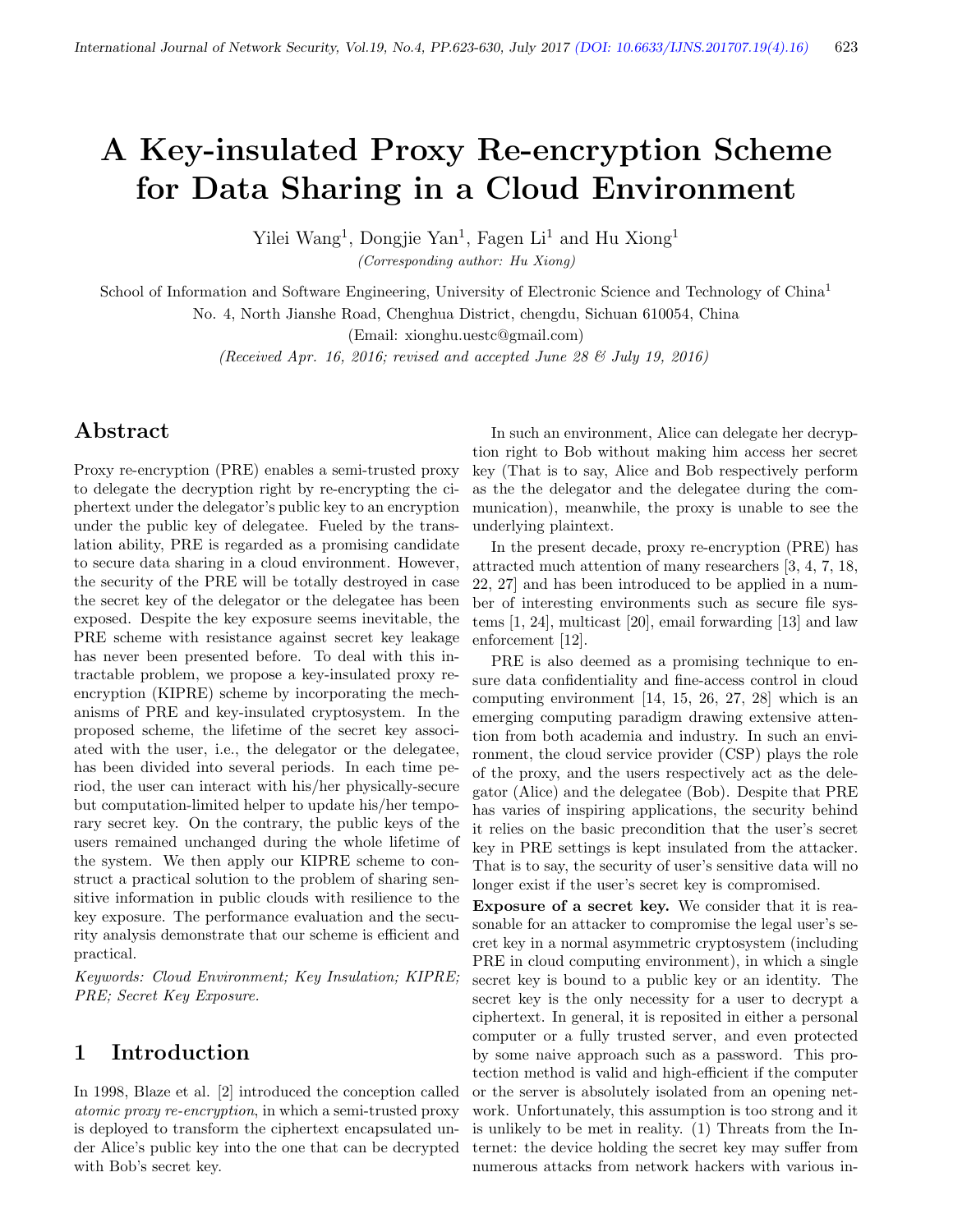trusion capacities, meanwhile the key owner may be unaware about it. (2) Physical threats: the computer/server may be accessed by some other ill-disposed users when the original user (i.e. the key owner) leaves without locking it. In these cases, the malicious users or the network attackers can compromise the secret key to gain the access of its owner's personal data stored in the cloud system. Consequently, it is particularly imperative to tackle the compromise of user's secret key in public key settings.

To address the intractable key exposure problem mentioned above, broad research has been made to minimize the damage caused by key exposure rather than to prevent the attacker from getting access to the secret key (because the secret key is used frequently in decryption in public key settings). An effective and practical approach is to utilize key-insulated encryption (KIE) which was introduced by Dodis et al. [5] in 2002. In KIE environment, the core idea is that the user's secret key is made up of two parts, one of which is controlled by the user and the other is evolved by the helper (i.e. a physically-secure but computation-limited device). The system lifetime is divided into several distinct time periods, in which the the user's secret key is diverse from each other. However, the corresponding public key remains unchanged through the whole system lifetime. By utilizing the technic of keyinsulation, the user interacts with the physically-secure helper at the beginning of each time period to yield a temporary secret key which is valid in decryption during that time period. In KIE, the key exposure in a certain time period only threatens the security during that time period rather than the others. In other words, KIE captures the forward security and the backward security simultaneously.

Our contribution. Inspired by [1] and [5], we present a new scheme called key-insulated proxy re-encryption (KIPRE) for data sharing in a cloud environment to enjoy the benefits of KIE in PRE settings, using a practical helper. The helper is actually a proper device which satisfies the following conditions: (1) its computation capacity may be limited, because it should be portable enough; and (2) it is physically secure and should not be eavesdropped, i.e. the secret information reserved in it cannot be accessed by any invalid user. In this paper, we introduce key-insulation to the PRE environment to cope with the exposure of user's private keys. More importantly, our scheme, for the first time, addresses the secret key exposure in PRE for data sharing in a cloud environment. Furthermore, we give our concrete construction of KIPRE as well as the security and efficiency analysis of our proposed scheme.

# 2 Related Work

In this section, we inspect some related works involving proxy re-encryption cryptosystems (which suffers from the exposure of user's secret key) and cryptosystems with key insulation.

#### 2.1 Proxy Re-encryption Cryptosystems

The idea that the decryption right can be delegated from one legal user to another was introduced by Mambo and Okamoto [19] in 1997. Then Blaze et al. [2] introduced the conception of atomic proxy re-encryption as well as a concrete scheme which was based on Elgamal system. However, it was unfortunately bidirectional. (i.e. The corrupted proxy could re-encrypt the original ciphertexts from Alice to Bob and vise versa.) With some improvement, Ateniese et al. [1] showed their pairing-based unidirectional proxy re-encryption schemes in 2006. In their schemes, the proxy cannot collude with the delegatee to reveal the delegator's private key and their schemes are semantically secure based on the Decisional Bilinear Diffie-Hellman problem. In 2007, Canetti and Hohenberger [3] firstly defined the security against chosen ciphertext attacks (CCA) in PRE system and gave a concrete construction capturing the security they defined. Since then, varieties of PRE schemes [17, 21, 27] which satisfied different properties were proposed. In particular, Sur et al. [21] introduced the conception of certificateless proxy re-encryption (CL-PRE) as well as its security definitions. Moreover, they also constructed a CCA secure scheme, the security of which was proved in the random oracle model. In 2014, Liu et al. [17] presented a time-based proxy re-encryption scheme (TimePRE) for secure data sharing in a cloud environment, in which a user's access right to the re-encrypted data stored in the proxy could expire automatically by embedding a predetermined time period in user's private key, i.e. the delegatee could be revoked even if the delegator was not online. In the following year, Xu et al. [27] proposed an efficient Conditional Identity-based Broadcast proxy reencryption scheme (CIBPRE) which was considered appropriate to be applied into secure cloud email system with more advantages than the existing secure email systems.

Despite that there are plenty of schemes which have been proposed with various properties, none of them focus on the exposure of user's secret key. We argue that the message (either the original ciphertext of the re-encrypted ciphertext) transferred in the PRE settings can be decrypted by the attackers if either the delegator's or the delegatee's private key is leaked.

## 2.2 Cryptosystems with Key Insulation

In 2002, Dodis et al. [5] firstly introduced the notion of key-insulated security as well as the first  $(t, N)$ -keyinsulated encryption scheme based on any (standard) public key encryption scheme. Then, Hanaoka et al. [10] constructed an unconditionally secure key-insulated encryption scheme. Additionally, they also extended the model of key-insulated encryption (KIE) to dynamic and mutual key-insulated encryption (DMKIE) which could be constructed from broadcast encryption schemes or key pre-distribution schemes. In 2006, Hanaoka et al. [8] pre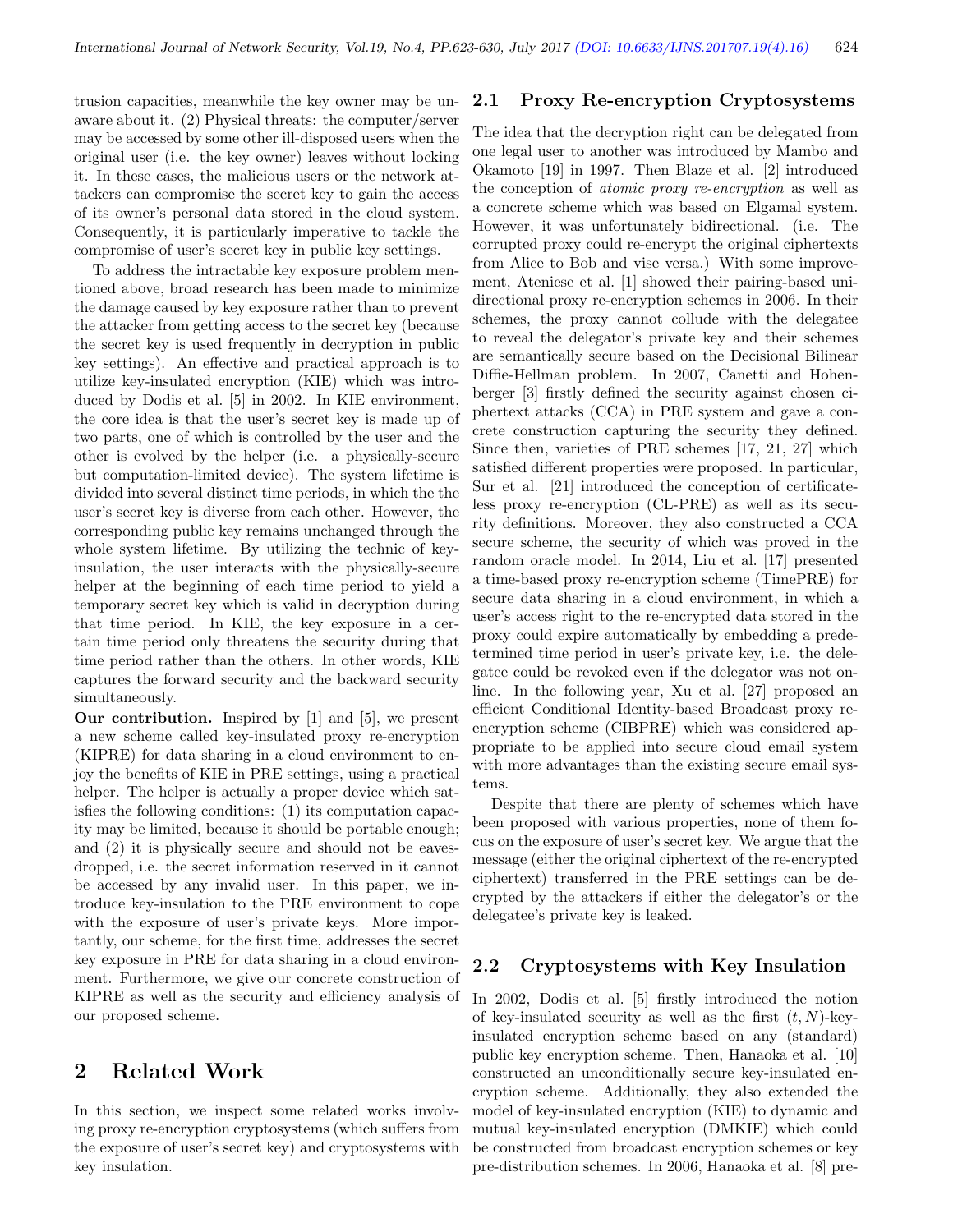sented a new paradigm called parallel key-insulated encryption scheme (PKIE), in which more than one helper was employed to interact with the user to update the temporary secret key. They tried to address the increasing probability of the key leakage caused by frequent update of the temporary secret key. In [9], Hanaoka et al. firstly proposed a new primitive called one time forward-secure public key encryption (OTFS-PKE), which could be constructed from either ordinary identity-based encryption (IBE) or hierarchical identity-based encryption (HIBE). Then they also introduced how to extend a OTFS-PKE scheme to a parallel key-insulated encryption (PKIE) scheme. Recently, Hong and Sun [11] firstly presented a pairing-free key insulated attribute-based encryption scheme which is high efficient and provably secure. Their scheme combined the advantages of both key insulation and attribute-based encryption. Moreover, they also argued that their scheme was much more suitable to be applied in data sharing network systems, particularly those with limitation in computation such as mobile communication system and wireless sensor networks. The advantage of key insulated mechanism can also be combined into PRE to tackle key exposure problems in PRE settings and it is necessary to propose a KIPRE scheme with efficiency and security.

## 3 Preliminary

#### 3.1 Mathematical Background

Bilinear Maps.  $\mathbb{G}$ ,  $\mathbb{G}_T$  are two groups with the same prime order  $q$ .  $g$  is the generator of  $\mathbb{G}$ , and  $e$  is a function,  $e: \mathbb{G} \times \mathbb{G} \to \mathbb{G}_T$ , such that:

- 1) Bilinear:  $e(g^a, g^b) = e(g, g)^{ab}$ , for  $\forall a, b \in \mathbb{Z}_q^*$ .
- 2) **Non-degenerate**: There exists some  $g \in \mathbb{G}$  such that  $e(g, g) \neq 1$ .
- 3) Computable: There exists an efficient algorithm to compute  $e(g^a, g^b)$ , for  $\forall a, b \in \mathbb{Z}_q^*$ .

#### 3.2 Assumption

q-weak Decisional Bilinear Diffie-Hellman Inversion  $(q$ -wDBDHI) Assumption. we assume the intractability of a variant of the q-Decisional Bilinear Diffie-Hellman Inversion (q-DBDHI) problem [6]. For an algorithm  $\mathcal{A},$  define its advantage as

 $\widetilde{\mathrm{Adv}}_{\mathcal{A}}^{q-\mathrm{wDBDHI}}(k) = \left| \Pr[\mathcal{A}(g, g^a, \dots, g^{(a^q)}, g^b, e(g, g)^{b/a}) \right|]$  $1] - \Pr[\mathcal{A}(g, g^a, \dots, g^{(a^q)}, g^b, \Gamma)] = 1]$ , where  $g \leftarrow \mathbb{G}$ ,  $a, b \in \mathbb{Z}_q^*$  and  $\Gamma \in \mathbb{G}_T$ . We say the q-wDBDHI assumption holds, if for any probabilistic polynomial-time (PPT) algorithm  $\mathcal{A}$ , Adv<sup>q-wDBDHI</sup>(k) is negligible in security parameter k. We argue that the  $q$ -wDBDHI assumption is slightly weaker than the  $q$ -DBDHI assumption defined in [6], which is to recognize  $e(g, g)^{1/a}$  given  $(g, g^a, \ldots, g^{(a^d)}) \in \mathbb{G}^{q+1}$  and Dodis and Yampolskiy showed that it was indeed hard in generic groups.

## 4 System Model

In our system, we assume that the cloud server is a semi-trusted party which may correctly execute the corresponding delegation algorithms with curiosity on the underlying data. It may try to decrypt the ciphertext reserved in the cloud server. Furthermore, we assume that the helper is some proper device which is physicallysecure (e.g. it is isolated from the opening network and well protected by its owner.) and may be computationlimited (in order to capture some other properties such as portability). To guarantee the consistency of the time periods among all the entities, we also assume that there is a global time flowing through the whole system lifetime. Actually, a global time is not quite easy to achieve in a cloud computing environment. However, we can utilize the techniques introduced in [16] to achieve this goal. In addition, we also suggest that our scheme is much more appropriate for the cloud environment where a coarsegrained time accuracy for the division of time periods is satisfactory.

Before giving the concrete construction of our proposed scheme, we show an intuition on it and further illustrate our mechanism's framework in Figure 1. In our system, there are four entities which are described as follows:

- Cloud Service Provider (CSP): The CSP maintains the cloud infrastructures including the bandwidth, storage devices and many cloud servers with powerful computation capability. We assume that the storage and the computation ability of the CSP are flexibly extensible. Therefore, it owns high reliability and efficiency far beyond the personal computers. In our system, the CSP mainly provides two kinds of services: data storage and re-encryption. After receiving the encrypted data from the delegator (Alice), the CSP stores the data on the cloud storage devices. After obtaining the re-encryption key sent from Alice, the CSP will correctly execute the reencryption algorithm to transfer the original ciphertext to the re-encrypted ciphertext and sent it to the delegatee (Bob).
- Delegator (Alice): She is the delegator (or the data owner) and she is responsible for sending the ciphertext encrypted with her own public key to the CSP and generating re-encryption key which will be delivered to the CSP in an appropriate time period.
- Delegatee (Bob): He is the delegatee (the receiver) and he can issue a request for the data Alice outsourced in the cloud. Then the CSP send the reencrypted data to him. He can decrypt the reencrypted data utilizing his own secret key in the corresponding time period.
- Physically-Secure Device (Helper): It is a physicallysecure but computation-limited device which is deployed to help the system user (i.e. the delegator and the delegatee) to update their secret keys (Each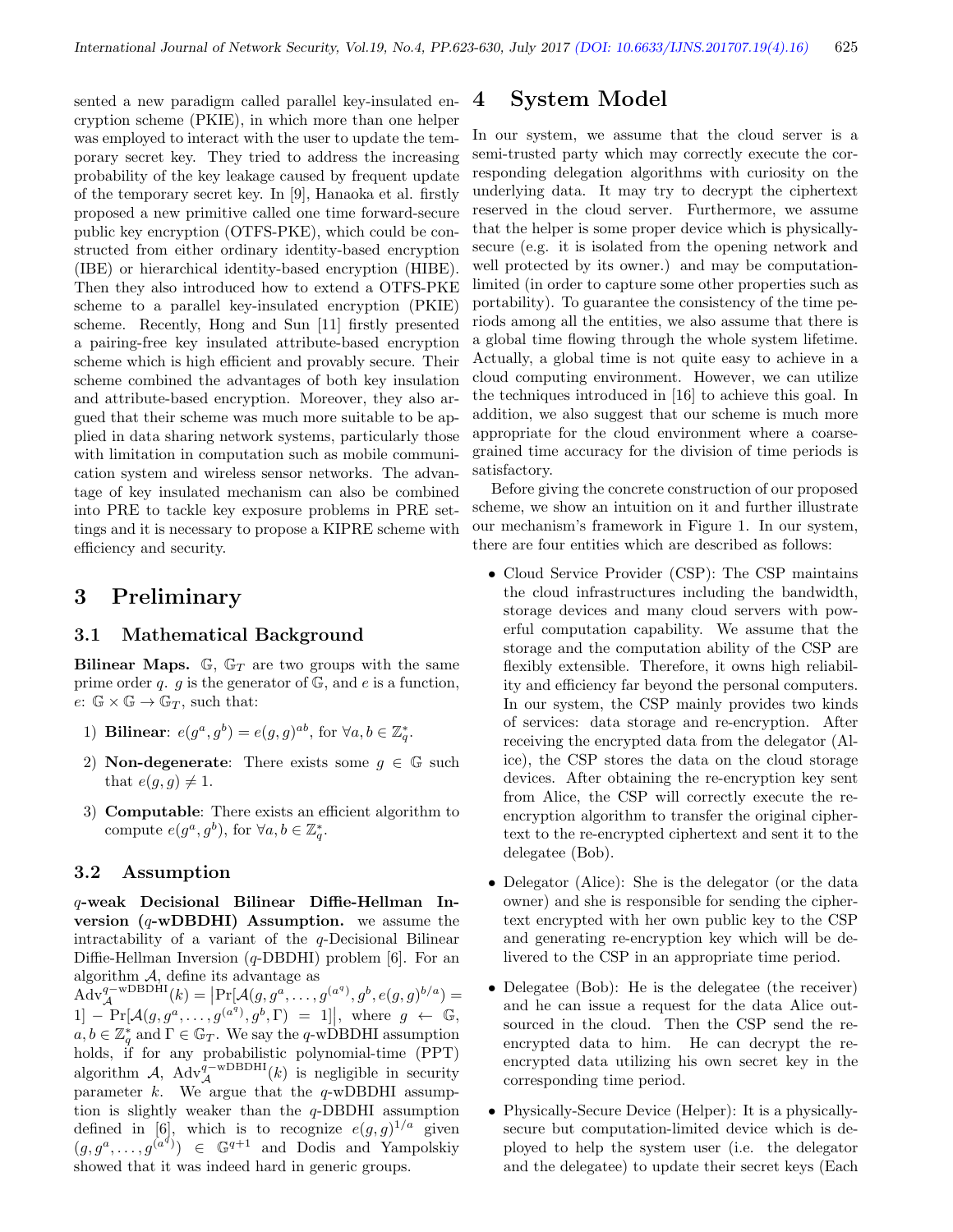

Figure 1: Key insulated proxy re-encryption framework

user owns a distinct temporary secret key in each time period).

On account of the local storage and computation limitation of personal computer, Alice prefers to outsource her data (which is encrypted before uploading) on the remote cloud server. To share her data stored in the CSP without reveal to the public, the system performs as follows:

- 1) Upload encrypted data. Before uploading the outsourced data to the CSP, Alice encrypts the data with her public key and current time period  $i$ . Since the decryption requires Alice's secret key which is properly protected by key-insulation mechanism, the data stored on the cloud server is well safeguarded.
- 2) Access request. To get the access permission from Alice, Bob needs to send an access request to Alice. Then Alice decides whether he is allowed to get access to the corresponding data. That is to say, Alice makes access control by herself.
- 3) Access permission. If Alice permits Bob's request, she will respond a permission (may be some material such as a signature representing Alice's confirmation) to Bob and executes the  $ReKey(i)$  generation. Otherwise, she refuses Bob's request.
- 4)  $\mathbf{ReKey}(i)$  generation. In this phase, Alice executes ReKeyGen algorithm to generate the reencryption key  $ReKey(i)$  for time period i and sends it to the CSP.
- 5) Re-encrypted data response. When the CSP receives the  $ReKey(i)$  from Alice, it honestly reencrypts the original ciphertext and sends the reencrypted ciphertext to Bob. Though the CSP is always curious during the whole system runtime, it cannot get any underlying information except the source address and the destination.
- 6) Decryption of the re-encrypted ciphertext. After receiving the re-encrypted ciphertext from the

CSP, Bob can run the Dec algorithm with his own secret key for time period  $i$  to obtain the underlying data.

## 5 Our Construction

In this section, we will give the concrete construction of our proposed KIPRE scheme which involves septuple algorithms: KeyGen, Update\*, Update, ReKeyGen, Enc, ReEnc, Dec. Compared to the traditional PRE scheme, our scheme includes two additional algorithms Update\* and Update, which make user's secret key evolve with time periods. Therefore, it can correctly capture key insulation in PRE settings and mitigate the damage caused by key exposure. In our system, we consider the two users Alice and Bob as the delegator and the delegatee respectively. The detail of the algorithms mentioned above are described as follows. (Note that the keys corresponding to Bob perform as the same as those of Alice in the algorithms Update\* and Update. For simplicity, we omit them.)

- KeyGen: On input the security parameter  $1^k$ , this algorithm randomly selects a prime q. Let  $\mathbb{G}, \mathbb{G}_T$ be two groups of the same prime order  $q$  and  $g$  is a generator of G. For Alice, this algorithm chooses  $x^*_{A,0},\ldots,x^*_{A,t} \leftarrow \mathbb{Z}_q^*$ , where  $t \in \mathbb{Z}_q^*$  is the total number of the time periods which the system lifetime is divided into. The system public parameters are  $g, \mathbb{G}, \mathbb{G}_T, e : \mathbb{G} \times \mathbb{G} \rightarrow \mathbb{G}_T$ , where e is a bilinear map. Alice's public key is  $PK_A$  =  ${g^{x_{A,0}^*, \ldots, g^{x_{A,t}^*}}}.$  The master key of Alice's helper is  $SK_A^* = (x_{A,1}^*, \ldots, x_{A,t}^*)$ . The initial key of Alice is  $SK_{A,0} = x_{A,0}^*$ . Bob's initial keys including  $PK_B$ ,  $SK<sub>B</sub><sup>*</sup>, SK<sub>B,0</sub>$  can be generated in a similar way and we omit it here.
- Update\*: At the end of time period  $i 1 \in$  $\{0, 1, \ldots, t-1\}$ , Alice's helper executes algorithm Update\* to generate the helper key  $SK'_{A,i} = x'_{A,i}$  for period  $i \in \{1, 2, ..., t\}$ , where  $x'_{A,i} = \sum_{j=1}^{t} x_{A,j}^{*}(i^{j} (i-1)^j$ ).
- Update: Given the helper key  $SK'_{A,i}$  for period i, Alice runs this algorithm to Compute  $x_{A,i} = x_{A,i-1} +$  $x^{\prime}_{A,i} = \sum_{j=0}^{t} (x^*_{A,j}(i-1)^j) + \sum_{j=1}^{t} x^*_{A,j}(i^j - (i-1)^j) =$  $\sum_{j=0}^t (x_{A,j}^*, i^j)$ . Then output  $SK_{A,i} = x_{A,i}$  for period i.
- ReKeyGen: This algorithm takes Bob's public key  $PK_B = \{g^{x_{B,0}^*}, \ldots, g^{x_{B,t}^*}\}\$ and time period i as input. Compute  $rk_{A \stackrel{i}{\to} B,1} = \prod_{j=0}^{t} (g^{x_{B,j}^*})^{i^j} = g^{x_{B,i}}.$ Then Alice uses her secret key  $SK_{A,i}$  to compute  $rk_{A \stackrel{i}{\rightarrow} B,2} = rk_{A \stackrel{i}{\rightarrow} B,1}^{1/x_{A,i}} = g^{x_{B,i}/x_{A,i}}$  and sends  $rk_{A \stackrel{i}{\rightarrow} B,2}$ to the CSP.
- Enc: Given Alice's public key  $PK_{A,i}$ , this algorithm randomly selects  $r \leftarrow \mathbb{Z}_q^*$  and computes the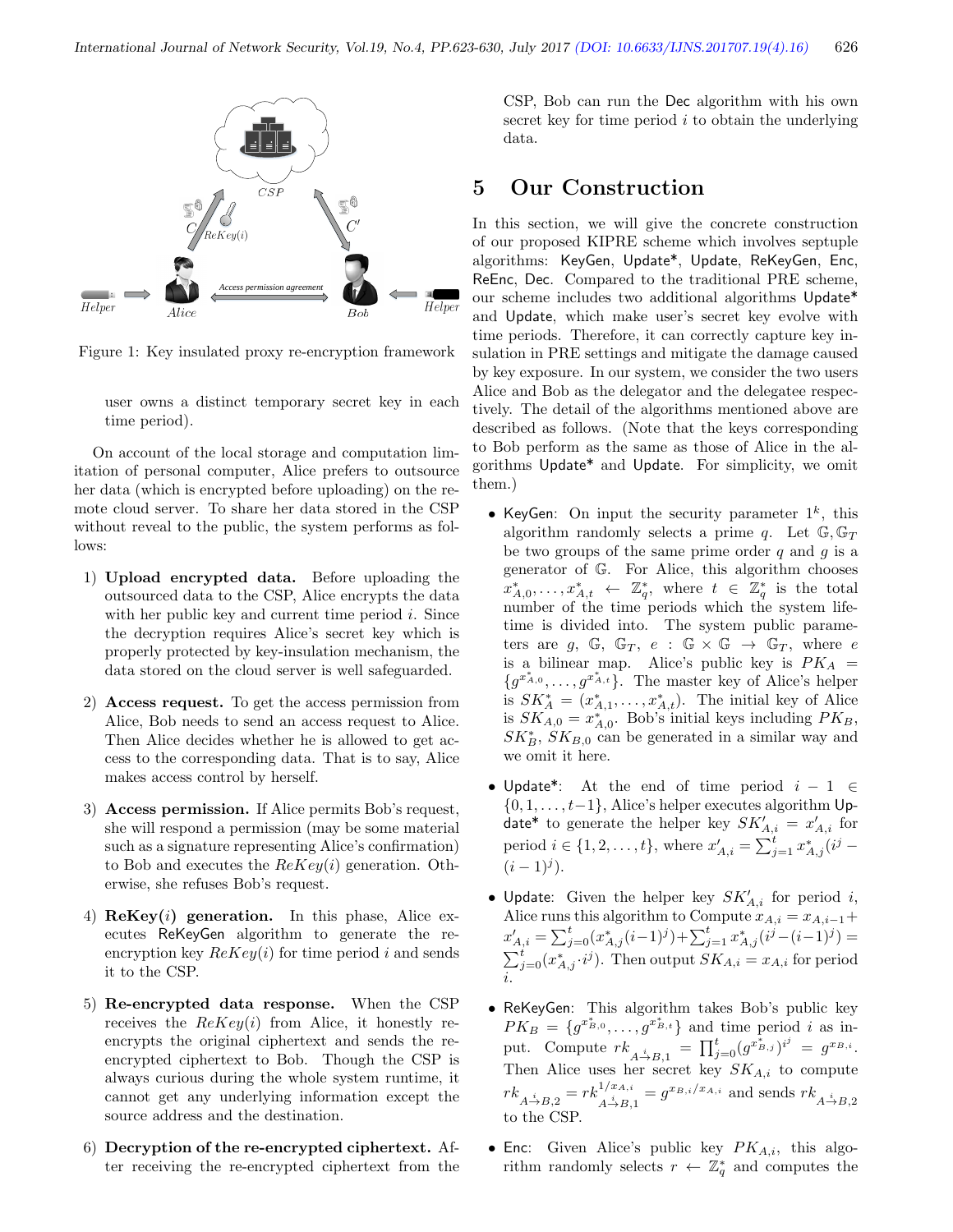original ciphertext  $C = (C_1, C_2)$ , where  $C_1 =$  $\left(\prod_{j=0}^t(g^{x^*_{A,j}})^{i^j}\right)^r = (g^{\sum_{j=0}^t(x^*_{A,j} \cdot i^j)})^r = (g^{x_{A,i}})^r$  and  $C_2 = e(g, g)^r \cdot M.$ 

- ReEnc: On input the re-encryption key  $rk_{A\stackrel{i}{\rightarrow}B,2}$ and the original ciphertext  $(C_1, C_2)$  for period i, this algorithm computes  $C'_1 = e(C_1, rk_{A \stackrel{i}{\rightarrow} B,2}) =$  $e(g^{r x_{A,i}}, g^{x_{B,i}/x_{A,i}})$ . Then output the re-encrypted ciphertext as  $C' = (C'_1, C_2)$ .
- Dec: For a original ciphertext  $C = (C_1, C_2)$ , Alice can compute  $M = \frac{C_2}{(C_1 + C_2)^{1/2}}$  $\frac{C_2}{e(g,C_1)^{1/x_{A,i}}}$ . Receiving the reencrypted ciphertext  $\tilde{C}' = (C'_1, C_2)$ , Bob executes the algorithm Dec with input  $SK_{B,i}$  to recover the plaintext  $M = \frac{C_2}{(C_1 + C_2)}$  $\frac{C_2}{(C'_1)^{1/x_{B,i}}}.$

## 6 System Evaluation

#### 6.1 Discussion

Privacy of user's secret key. In our proposed scheme, we import the key-insulated mechanism to protect user's secret key from being exposed. Our construction supports key-insulated security which is captured by key update in each time period with the assistance of the helper, i.e. the secret keys for both previous and following time periods are safe even if the secret key for the current time period is exposed.

Time period consistency. To guarantee the time period consistency among all the related entities in our system, we should pre-defined a global time which can be achieved by utilizing some other techniques such as [16]. We further argue that it is reasonable and available to be achieved, since the time period consistency is the basic condition for all of the previous keyinsulated schemes [5, 11, 23, 25] and some other timebased schemes [16, 17].

Time-release delegation. In ReKeyGen of our proposed scheme, we consider the sharing data should be outsourced in the same time period that Bob's data request is issued. That is to say, Alice's data outsourcing and Bob's data requirement are occurred in the same time period. Actually, we argue that our scheme is also suitable for time-release delegation. (Alice uploads her sharing data to the CSP in time period  $i$ , and Bob sends Alice a data request in arbitrary time period  $j$ , where  $i < j$ .) Specifically, when Alice uploads the encrypted data to the CSP, she can make a record on the map of the data message (some characteristics, e.g. hash value of the data) and the current time period i as  $\langle data, i \rangle$ , and add the record to a list stored locally. Since the computation and storage cost of this record is quite cheap, it is acceptable to a personal computer. When Alice receives a data request from Bob, she first generates  $rk_{A\rightarrow B,1}$  with Bob's public key  $PK_B$  in the same way as the above scheme. Then Alice search corresponding

record from her list and get the time period  $i^*$ . She continues to compute  $SK_{A,i^*}$  with her helper (since our scheme supports random access key update which is defined in Section 6.2.1), rather than  $SK_{A,i}$  which is the secret key for the current time period  $i$ . Finally, Alice computes  $rk_{A\stackrel{i}{\to}B,2} = rk_{A\stackrel{i}{\to}B,1}^{1/x_{A,i^*}} = g^{x_{B,i}/x_{A,i^*}}$  and sends  $rk_{A\stackrel{i}{\rightarrow}B,2}$  to the CSP. Thus, the data outsourced in previous time periods can also be correctly delegated in the following time periods.

#### 6.2 Security Analysis

#### 6.2.1 Key-insulation

In our scheme, the system lifetime is divided into a number of time periods and the user's secret key is not wholly preserved by himself but updated with his/her helper's help in each time period. For each time period, the user's secret key is generated with the previous secret key and the assistance of his unique physically-secure helper. When a legal user is intruded by an attacker, he can only decrypt the ciphertext encrypted for the current time period, since the user's secret key for each time period is distinct. Particularly, in an original PRE scheme, the attacker can decrypt all the ciphertext through the whole system lifetime if he compromises the secret keys of the delegator and the delegatee. However, our scheme enjoys the advantage of key insulation. The attacker cannot get the whole secret keys for any other time periods, even if he captures the temporary secret keys for several time periods, since he cannot get access to the helper. Moreover, our scheme satisfies the following properties: secure key update and random-access key update.

Secure key update. Similar to [5], we define secure key update as follows: A scheme satisfies secure key update if a key-update exposure in period  $i$  is equivalent to key exposures in both period  $i - 1$  and period i. The keyupdate exposure in period i denotes that the key exposure happens while the key update from  $SK_{i-1}$  to  $SK_i$  is taking place. (i.e. the attacker can get  $SK_{i-1}$ ,  $SK'_{i}$  and  $SK_i$ .) We argue that our scheme has secure key update, since the attacker who makes key exposures in period  $i-1$  and  $i$  can obviously get  $SK_{i-1}$  and  $SK_i$ . Then he can further compute  $SK_i' = SK_i - SK_{i-1}$ . That is the same as key-update exposure in period i.

Random access key update. Random access key update denotes that the temporary secret key can be updated to any other one for arbitrary time period instead of the next one. Obviously, our scheme enjoys the advantage of random access key update. In particular, the helper can compute the helper key as  $SK'_{A,i+\Delta} = x'_{A,i+\Delta} = \sum_{j=1}^{t} x^{*}_{A,j}((i+\Delta)^{j} - i^{j}),$  and the user can further compute  $SK_{A,i+\Delta} = x_{A,i} + x'_{A,i+\Delta} =$  $\sum_{j=0}^t (x_{A,j}^* i^j) + \sum_{j=1}^t x_{A,j}^* ((i + \Delta)^j - i^j) = \sum_{j=0}^t (x_{A,j}^* \cdot$  $(i + \Delta)^j$ ). It correctly performs the *random access key* update from time period i to  $i + \Delta$ , where  $\Delta$  is the time period distance.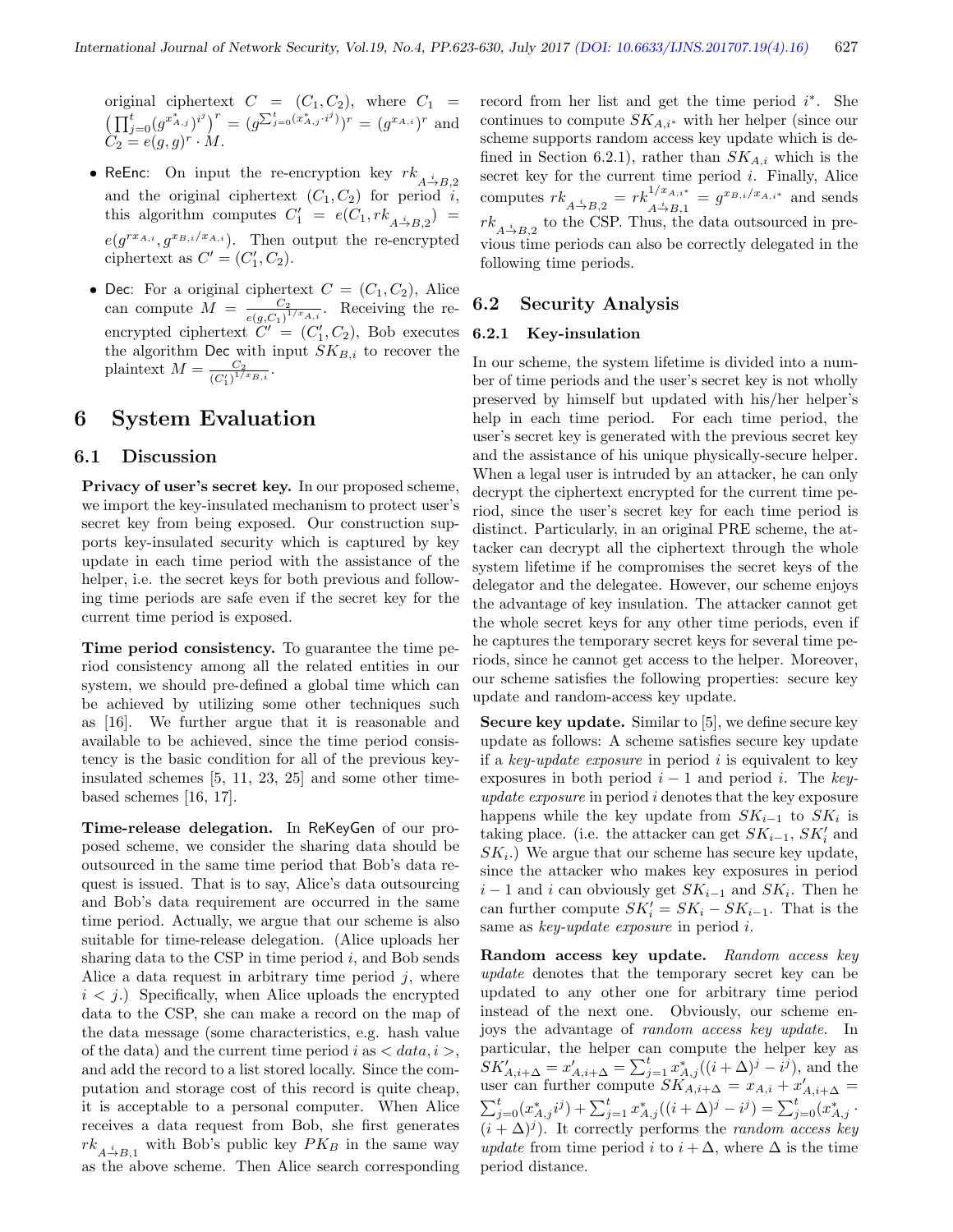Table 1: Property comparison

| ${\rm Schemes}$ | PRE | $\rm Unidirectional$ | Temporary delegation | Time-release delegation | Key insulation | Key update | Trusted server free | Helper requirement |
|-----------------|-----|----------------------|----------------------|-------------------------|----------------|------------|---------------------|--------------------|
|                 |     |                      |                      |                         |                |            |                     |                    |
| $-1$            |     |                      |                      |                         |                |            |                     |                    |
| $-4$            |     |                      |                      |                         |                |            |                     |                    |
| Our scheme.     |     |                      |                      |                         |                |            |                     |                    |

#### 6.2.2 Semantic Security

Since key-insulated mechanism has well addressed the exposure of user's secret key, we then analyze the semantic security of our scheme. Actually, this scheme has many attractive properties such as efficient unidirectional, noninteractive, proxy invisible and nontransitive.

The security of our scheme is based on the  $q$ -wDBDHI assumption defined in Section 3.2, and we set  $q = t + 1$ . Think of  $g^b$  as  $g^{ak}$  for some  $k \in \mathbb{Z}_q^*$ , and we consider the original ciphertext  $C = (g^b, M \cdot \Gamma)$  which is encrypted for public key  $g^a$  (actually may be  $g^{\sum_{j=0}^t (x_{u,j}^*, j^j)}$ , where u denotes a valid user.) and message M. Check  $\Gamma \stackrel{?}{=} e(g,g)^k$ , where  $e(g, g)^k = e(g, g)^{b/a} = e(g, g)^{ak/a}$ . If it is true, C is a correct ciphertext of  $M$ , otherwise, it is a ciphertext of some other message  $M' \neq M$ . Therefore, the semantic security of our scheme can be easily broken by the adversary that can solve the q-wDBDHI problem (which is indeed proven hard in the generic group by Dodis and Yampolskiy [6]). Moreover, the security of our scheme is also based on the assumption that  $a$  cannot be figured out given a tuple  $(g, g^a)$ , where  $g \in \mathbb{G}$  and  $a \in \mathbb{Z}_q^*$ .

#### 6.3 Comparison to Existing Works

In this section, we show some attractive properties of our scheme compared to Ateniese et al's schemes [1], which is very similar to our scheme in system time division and temporary delegation.

In fact, there are four schemes proposed in [1]. However, the first scheme (we omit it in Table 1) cannot be seen as a pure proxy re-encryption scheme, since it is actually a special encryption scheme which has two decryption approaches rather than has a ciphertext transformation between users. The second and third schemes are much more like normal proxy re-encryption schemes with unidirectionality, non-interactivity, collusion-resilience and non-transitivity, unfortunately, they are ordinary versions without temporary delegation and the protection of user's secret key. Ateniese et al's fourth scheme, which can be deemed as an improvement of the previous three schemes, is very attractive with the properties of temporary delegation. Its system lifetime is also divided into several time periods to ensure a temporary delegation in period  $i$ , which is similar to our proposed scheme. They deployed a trusted server which broadcasted a random value  $h_i \in \mathbb{G}_1$ in each time period for all users to see. Obviously, it is an efficient approach to enable Alice to temporarily delegate her decryption right to Bob for some period i. However, we consider that there are some drawbacks in reality. (1) To guarantee the honesty of a server on opening network is not quite easy. (2) It does not support time-release delegation which is very useful and flexible. (3) Most importantly, it suffers the problem of key exposure, i.e. if an adversary comprises Alice's and Bob's secret keys  $(h_i)$ can be seen for all users), he will be able to decrypt all the ciphertexts, which is disastrous.

We argue that our scheme is very exciting. We deploy a physically-secure device named "helper" rather than a trusted server to achieve temporary delegation. Note that the helper is much more practical in reality compared to the trusted server, since it is isolated from the opening network and may be brought with the user. (In some sense, it is controlled by its owner rather than someone else.) Instead of broadcasting a random value  $h_i$  for every user, in our scheme, the user interacts with his own unique helper to update his temporary secret key for each time period i. Meanwhile, our scheme also supports timerelease delegation which we explained in Section 6.1. In addition, since user's temporary key for each time period is distinct and can only be derived by interacting with the corresponding helper, the adversary can only compromise the temporary key for period  $i$  rather than the whole system lifetime, even if he makes a key exposure in period i. Thus, our KIPRE scheme enjoys the advantage of key insulation and mitigates the damage cased by key exposure.

Furthermore, we also provide the theoretical and experimental comparison with Ateniese et al's schemes [1] as follows.

Theoretical comparison. We show the theoretical comparison with Ateniese et al's schemes [1] in Table 1, Table 2 and Table 3 for property, communication and computation complexity, respectively. Since [1]-4 can be seen as an improvement of the previous three schemes in [1] and it is much more similar to our proposed scheme, we only give the efficiency comparison between our scheme and [1]-4 in Table 2 and Table 3. We define the notations we used in tables as follows:  $|\mathbb{G}|, |\mathbb{G}_T|$  and  $|\mathbb{Z}_q^*|$  respectively denote the bit-length of an element in  $\mathbb{G}$ ,  $\mathbb{G}_T$  and  $\mathbb{Z}_q^*$ .  $C_p$ ,  $C_{e_T}$  and  $C_e$  denote the computation cost of a bilinear pairing, an exponentiation in  $\mathbb{G}_T$  and an exponentiation in  $\mathbb{G}$ , respectively. t is the total number of the time periods that the system lifetime is divided into. We assume that the corresponding schemes share the same security parameter. Note by  $\perp$  we mean non-applicable.

Experimental comparison. In addition, we provide an experimental evaluation of our proposed scheme and show the performance comparison with [1]-4. Our experiment is simulated on the PC equipped with an Intel Core i5- 4460 Processor running at 3.2 GHz with 8G memory. The programming language is C and the operations in bilin-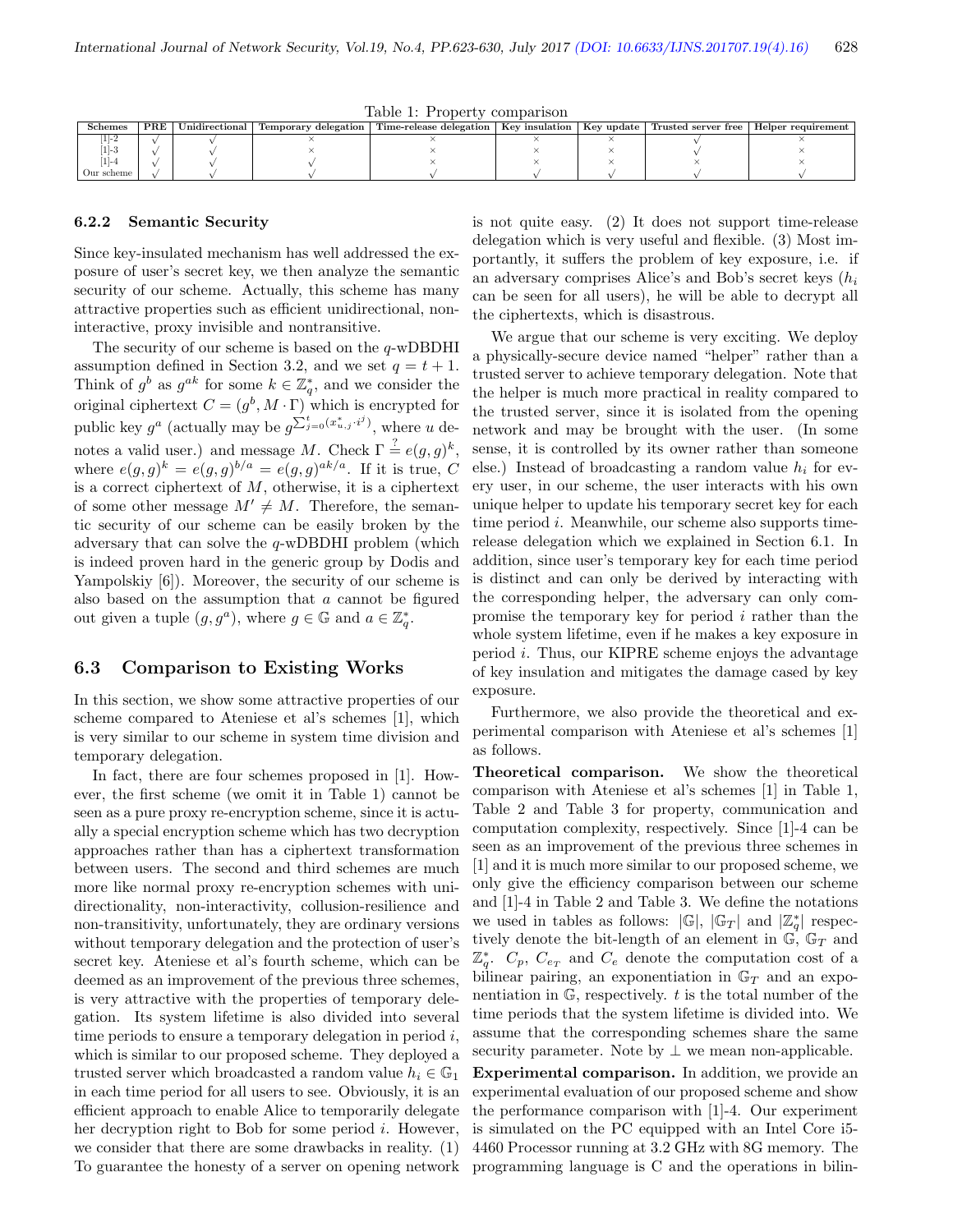Table 2: Communication comparison

| Schemes                      | $ -4$             | ')urs                         |
|------------------------------|-------------------|-------------------------------|
| Secret key size              |                   |                               |
| Helper key size              |                   |                               |
| Original ciphertext size     | $2 \mathbb{G}_T $ | $ \mathbb{G} + \mathbb{G}_T $ |
| Re-encrypted ciphertext size | $2 \mathbb{G}_T $ | $+ G_T $                      |

Table 3: Computation comparison

| <b>Schemes</b>                       | $1 - 4$                | Ours)                 |
|--------------------------------------|------------------------|-----------------------|
| Initial keys generation              | $2C_e$                 | $(t+1)C_e$            |
| ReKey generation                     | $C_{\epsilon}$         | $C_{\epsilon}$        |
| Secret key update                    |                        | $tC_{e}$              |
| Original ciphertext generation       | $2C_p + 2C_{e_T}$      | $C_p + C_{e_T} + C_e$ |
| Re-encrypted ciphertext generation   | $2C_p + C_{e_T} + C_e$ |                       |
| Decryption (original ciphertext)     | $C_{e\tau}$            | $C_p + C_{e_T}$       |
| Decryption (re-encrypted ciphertext) | $C_n + 2C_{e_T}$       | $C_{e\tau}$           |

ear groups are implemented by using the stanford PBC library 0.5.14 (available at https://crypto.stanford. edu/pbc/). In our experimentation, we use PBC Type A pairing which is constructed on the curve  $y^2 \equiv x^3 + x$ mod p for some prime  $p \equiv 3 \mod 4$  and the embedding degree is 2. We choose the 80-bit security level. The sizes of  $p, q$  are 512 bits and 160 bits respectively. The size of an element in group G is 1024 bits. With the above settings, we learn that an exponentiation operation in G costs 8.31 ms, an exponentiation operation in  $\mathbb{G}_T$  costs 1.98 ms and a pairing operation costs 16.67 ms. Furthermore, we choose the number of time periods  $t = 5$  and pellucidly describe the output results for each algorithms as well as the time consumption comparison with [1]-4 in Figure 2.

## 7 Conclusions

In this paper, we proposed a novel KIPRE scheme to achieve both key insulation and decryption right delegation in a cloud environment. Our scheme, for the first



Figure 2: Time consumption comparison

time, addressed the key exposure problem in PRE settings. Meanwhile, it not only supported temporary delegation, but also satisfied time-release delegation (we defined in Section 6.1). The main advantage of our scheme is that it can mitigate the damage caused by user's secret key leakage for data sharing in a cloud environment. Moreover, we also showed the acceptability of our scheme on security and efficiency.

## Acknowledgments

This work was supported in part by the National Science Foundation of China (No. 61370026, No. 61602096 and No. 61370026), the National High Technology Research and Development Program of China (No. 2015AA016007), Science and Technology Project of Guangdong Province (No. 2016A010101002).

## References

- [1] G. Ateniese, K. Fu, M. Green, and S. Hohenberger, "Improved proxy re-encryption schemes with applications to secure distributed storage," ACM Transactions on Information and System Security, vol. 9, no. 1, pp. 1–30, 2006.
- [2] M. Blaze, G. Bleumer, and M. Strauss, "Divertible protocols and atomic proxy cryptography," in International Conference on the Theory and Application of Cryptography, pp. 127–144, Springer, 1998.
- [3] R. Canetti and S. Hohenberger, "Chosen-ciphertext secure proxy re-encryption," in  $14th$  ACM Conference on Computer and Communications Security, pp. 185–194, 2007.
- [4] P. S. Chung, C. W. Liu, and M. S. Hwang, "A study of attribute-based proxy re-encryption scheme in cloud environments," International Journal of Network Security, vol. 16, no. 1, pp. 1–13, 2014.
- [5] Y. Dodis, J. Katz, S. Xu, and M. Yung, "Keyinsulated public key cryptosystems," in International Conference on the Theory and Applications of Cryptographic Techniques Amsterdam, pp. 65–82, 2002.
- [6] Y. Dodis and A. Yampolskiy, "A verifiable random function with short proofs and keys," in 8th International Workshop on Theory and Practice in Public Key Cryptography, pp. 416–431, 2005.
- [7] X. Fu, "Unidirectional proxy re-encryption for access structure transformation in attribute-based encryption schemes," International Journal of Network Security, vol.17, no.2, PP. 142–149, Mar. 2015.
- [8] G. Hanaoka, Y. Hanaoka, and H. Imai, "Parallel keyinsulated public key encryption," in 9th International Conference on Theory and Practice in Public-Key Cryptography, pp. 105–122, 2006.
- [9] G. Hanaoka and J. Weng, "Generic constructions of parallel key-insulated encryption," in 7th International Conference on Security and Cryptography for Networks, pp. 36–53, 2010.